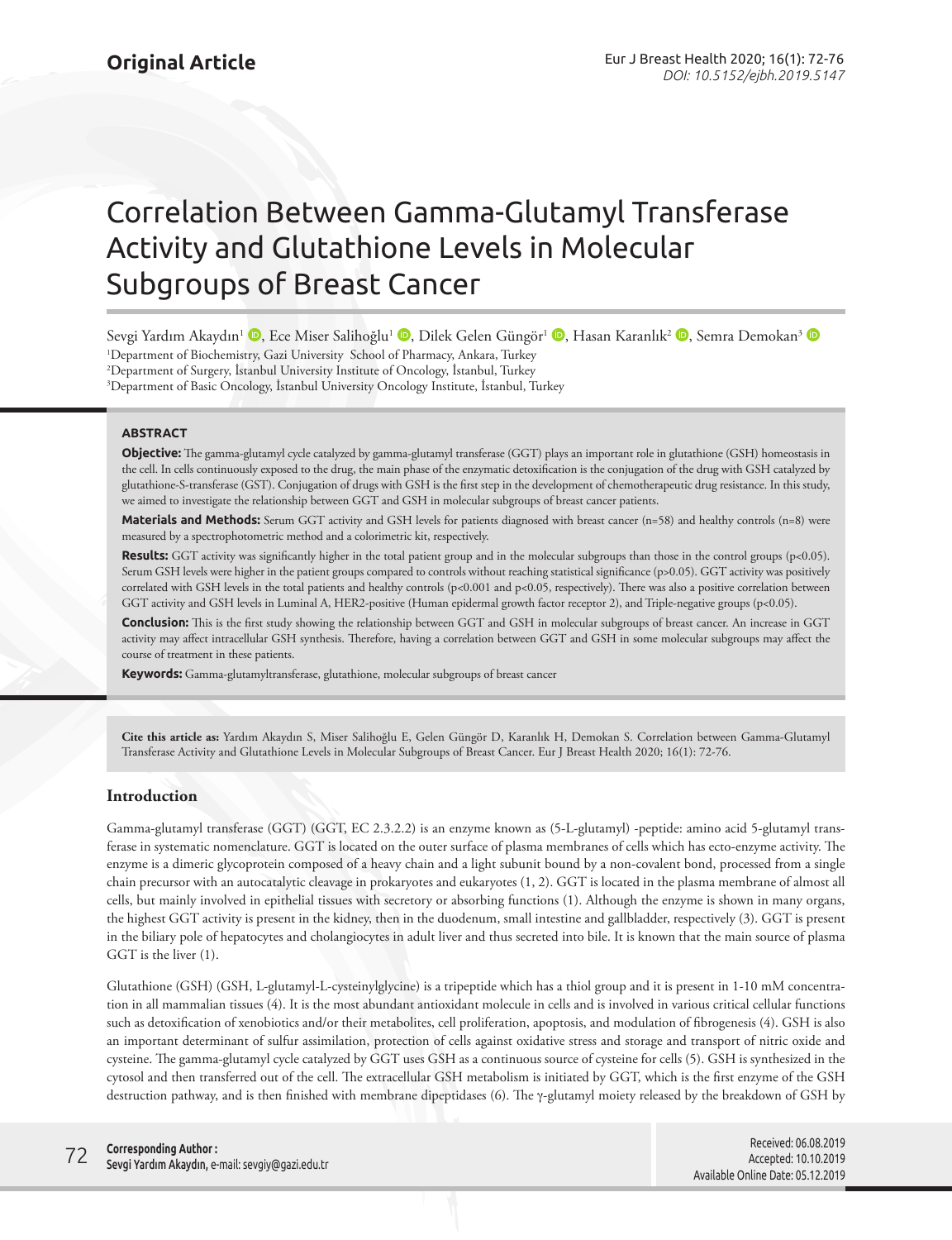GGT is transferred to other amino acids and the resulting γ-glutamyl amino acid is reintroduced into the cell (6). This final compound is metabolized to form 5-oxoproline, which is then converted to glutamate which can be used in the formation of GSH again and amino acid (7). On the other hand, cysteinylglycine, which occurs after the removal of the gamma-glutamyl moiety of GSH, is also degraded by dipeptidases to form glycine and cysteine which will be transported back into the cell (7). Most of the cysteine taken by the cell is used to synthesize GSH again, and the remaining amount is introduced into newly synthesized proteins or is degraded into the sulphate and taurine (8).

One of the first studies on GGT activity was published in 1956 by Ball et al. (9). Despite a period of over 60 years, studies on GGT have not been concluded. Following the disclosure of the human genome, detection of the presence of other GGT genes with possibly overlapping activity has made the subject more complex but has aroused interest in it. GGT expression is often significantly increased in human cancers. It has been suggested that gamma-GGT can be used as an indicator of cancer risk, as well as its use as a marker of diabetes, cardiovascular and chronic kidney diseases (10). There are several hypotheses for the role of GGT in cancer. One of them is the increased GSH catabolism initiated by GGT. As described above, the extracellular degradation of GSH by GGT provides gamma-glutamyl amino acid and also cysteinylglycine, which is a highly

## Table 1. Demographic characteristics and laboratory tests of the patient group

|                                  | Control (n=8) | Patient (n=58) |
|----------------------------------|---------------|----------------|
| Age, average (SD)                | 36.3(9.6)     | 53.1 (12.0)    |
| Menopause Status                 |               |                |
| Premenopausal, n (%)             | 6(75)         | 33 (56.9)      |
| Postmenopausal, n (%)            | 2(25)         | 25(43.1)       |
| Cancer Stage, n (%)              |               |                |
| $\mathsf{I}$                     |               | 5(8.6)         |
| $\mathbf{H}$                     |               | 23 (39.7)      |
| III                              |               | 30 (51.7)      |
| Tumor Location, n (%)            |               |                |
| Right                            |               | 31 (53.5)      |
| Left                             |               | 26 (44.8)      |
| Right + Left                     |               | 1(1.7)         |
| Molecular Subtype, n (%)         |               |                |
| Luminal A                        |               | 16(27.6)       |
| Luminal $B / HER-2$ (-)          |               | 8(13.8)        |
| Luminal B-HER-2 (+)              |               | 9(15.5)        |
| HER2 $(+)$                       |               | 9(15.5)        |
| Triple negative                  |               | 16(27.6)       |
| Laboratory tests                 |               |                |
| Estrogen Receptor, mean (SD)     |               | 43.5 (43.3)    |
| Progesterone Receptor, mean (SD) |               | 21.5 (32.8)    |
| Ki-67, mean (SD)                 |               | 40.8 (26.2)    |
| SD: standard deviation           |               |                |

reactive metabolite (11). Cysteinylglycine allows the reduction of  $Fe<sup>3+</sup>$  to  $Fe<sup>2+</sup>$ , resulting in the production of reactive oxygen species. It, as a prooxidant, has been shown to induce low density lipoprotein (LDL) oxidation (12), lipid peroxidation as well as oxidative damage to DNA bases.

Living organisms are constantly exposed to xenobiotics or drugs. The main phase of enzymatic detoxification is the conjugation of activated xenobiotics/drugs with GSH catalyzed by GST (13). It has been reported that some compounds, once converted to glutathione-S-conjugates, enter the *mercapturic acid pathway* and generate highly reactive and toxic end products for the cell (14). The cytotoxicity of these GSH conjugates is mainly dependent on GST and GGT, which are enzymes that initiate the mercapturic acid synthesis pathway (15). High GST or GGT activity in cancer cells causes accumulation of GSH-drug conjugates and increases drug resistance (14).

The aims of this study are to investigate GGT activity and GSH levels in breast cancer and to evaluate the relationship between them in breast cancer according to the molecular subgroups.

# **Materials and Methods**

Fifty-eight patients who applied to applied to the Istanbul University, Institute of Oncology, Clinical Oncology Department, Oncology Surgical Unit and and were diagnosed with breast cancer and had operation due to their illness, were included in the study. The patients were informed for participation in the study with approval prior to the operation date and informed consent forms from the patients were obtained. Serum samples were taken from 58 patients before the operation. Eight healthy women who applied to Surgical Oncology Unit for macromastia and for breast reduction surgery and no any breast cancer history in their family, between 18 to 70 years of age, without any known chronic illnesses (e.g. hypertension, diabetes mellitus, coronary artery disease, chronic liver disease, hepatitis, hyperlipidemia), any neoplastic and hormone related diseases, and history of regular alcohol consumption were included as the control group. Table 1 gives the main characteristics and clinic-pathological findings of the patients and the controls. Serum samples were stored at -80°C until use. The protocol for this research was approved by The Clinical Research Ethics Committee of Istanbul Faculty of Medicine.

### **Histopathological analysis and staging**

All cases underwent standard histopathological evaluation, including macroscopic and microscopic analysis. Immunohistochemical staining for ER (estrogen receptor), PR (progesterone receptor), HER-2 and Ki-67 were performed on sections of formalin-fixed paraffin-embedded tissue from the primary tumours. Histopathological analyses were performed in the accredited laboratory of Department of Pathology of Istanbul Medical Faculty.

For persistence of ER and PR receptors were included all results with +, ++ or +++ on immunohistochemical examination. For persistence of HER-2 receptors were included all patients with +++ result on immunohistochemical analysis. In cases where ICT determined HER-2 neu positive status ++ patients underwent FISH analyses for defining the HER2-neu gene amplification status. Staging criteria for breast cancer were determined by using criteria from American Join Committee (AJC) and TNM classification according to UICC (International Union for Cancer Control). According to the classification system for breast cancer subtypes, breast cancer is divided in Luminal A, Luminal B with HER2 negative, Luminal B with HER2 positive, HER2 en-SD: standard deviation  $73$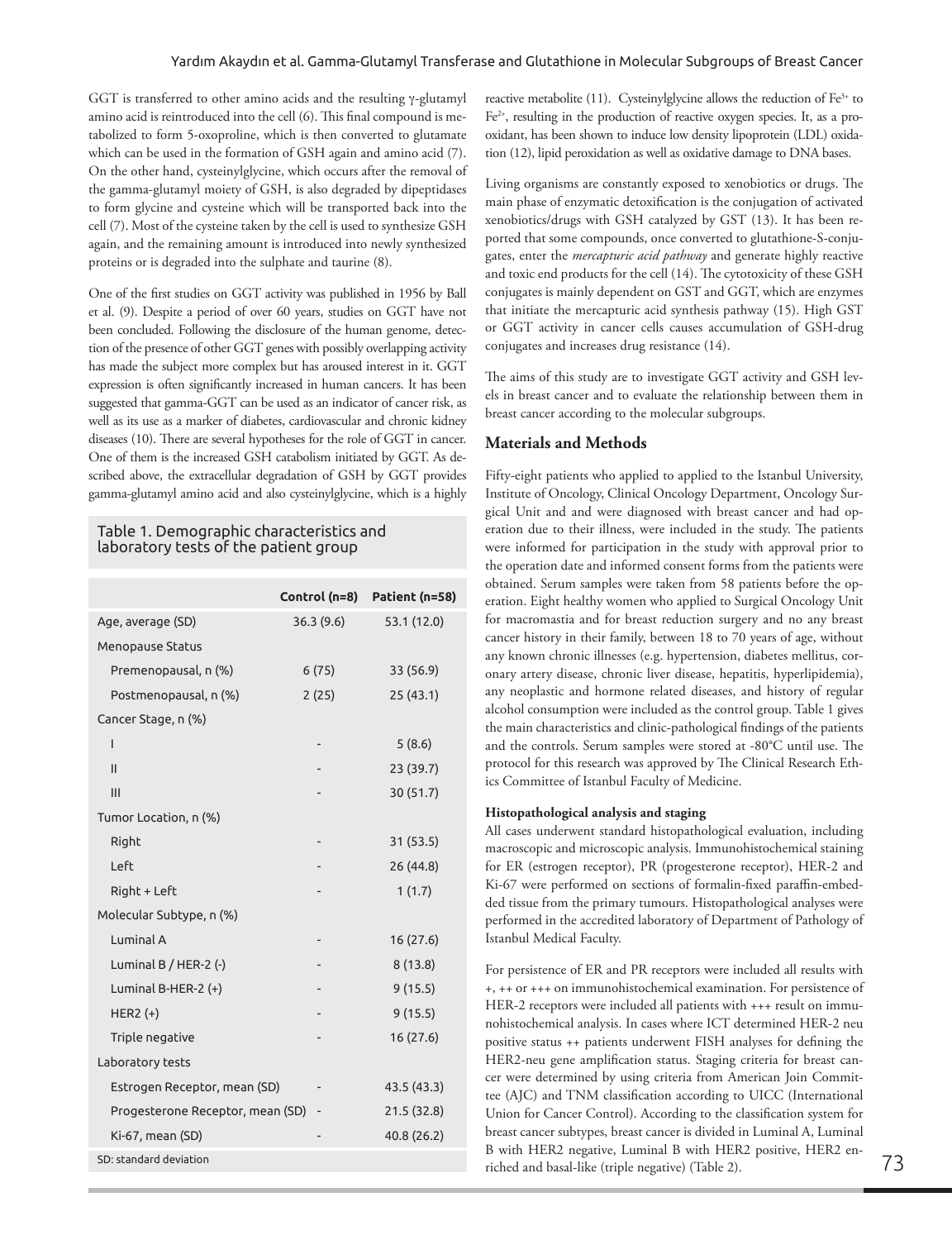#### **Measurement of serum GGT activity**

To measure serum GGT activity, kinetic method based on the measurement of transpeptidase activity was used. This method, developed by Szasz (16), was modified in our study to measure with the microplate. GGT activity was measured at 0.05 mM 2-amino-2-methyl-1.3 propanediol (Sigma-Aldrich, Germany) buffer pH 8.6 in the presence of MgCl<sub>2</sub>.6H<sub>2</sub>O (Sigma-Aldrich, Germany), Gly-Gly (Sigma-Aldrich, Germany) and L-gamma-glutamyl-p-nitroanilide (PubChem, Bethesda, MD, USA) as GGT substrate. The reaction was monitored by follow-

## Table 2. Parameters Used in the Classification of Breast Cancer Patients

|                       | Parameter                   |
|-----------------------|-----------------------------|
| Luminal A             | $ER(+)/PR(+)/Ki-67<25%$     |
| Luminal B/HER-2 (-)   | $ER(+)/PR(+)/Ki-67 \ge 25%$ |
| Luminal $B/HER-2 (+)$ | $ER(+)/PR(+)/HER-2(+)$      |
| HER2-positive         | $ER(-)/PR(-)/HER-2(+)$      |
| Triple-negative       | $ER(-)/PR(-)/HER-2(-)$      |
|                       |                             |

ER: estrogen receptor; PR: progesterone receptor

Table 3. Mean values and comparison of serum GGT enzyme activity and GSH levels of patient groups according to total and molecular subtypes

|                         | n  | Serum GGT<br><b>Activity</b><br>(U/L) | <b>Serum</b><br><b>GSH</b><br>(mol/L) |
|-------------------------|----|---------------------------------------|---------------------------------------|
| Controls                | 8  | 18.8(4.4)                             | 5.8(1.4)                              |
| Total patients          | 58 | $26.2(10.3)*$                         | 7.8(5.5)                              |
| Luminal A               | 16 | $25.3(8.1)**$                         | 6.3(3.7)                              |
| Luminal $B / HER-2$ (-) | 8  | $26.9(9.8)$ **                        | 10.1(7.8)                             |
| Luminal $B / HER2 (+)$  | 9  | 25.1(6.4)                             | 7.6(4.2)                              |
| HER2 $(+)$              | 9  | 32.9 (16.3)**                         | 9.2(7.1)                              |
| Triple (-)              | 16 | 27.0 (10.0)***                        | 8.1(6.3)                              |

\*p<0.01 compared with the control group

\*\*p<0.05 compared to the control group

\*\*\*p<0.02compared to the control group

GGT: gamma-glutamyl transferase; GSH: glutathione

Table 4. The relationship between GGT activity and GSH levels in molecular sub-groups

|                                                   | n  | $GGT - GSH r(p)$ |  |  |
|---------------------------------------------------|----|------------------|--|--|
| Luminal A                                         | 16 | 0.800(0.003)     |  |  |
| Luminal B/HER-2 negative                          | 8  | 0.714(0.071)     |  |  |
| Luminal B-Her2-positive                           | 9  | 0.100(0.798)     |  |  |
| Her2-positive                                     | 9  | 0.800(0.010)     |  |  |
| Triple-negative                                   | 16 | 0.552(0.041)     |  |  |
| CCT: gamma-glutamyl transferase: CSH: glutathione |    |                  |  |  |

GGT: gamma-glutamyl transferase; GSH: glutathione 74 controls and patients

## **Total glutathione analysis**

Total serum glutathione (tGSH) analysis was performed using a colorimetric kit (Glutathione (GSH) Assay Kit; Oxford Biomedical Research, MI, USA). In the 96-well microplate, both the standards and the samples were analyzed in accordance with the kit procedure. Measurements were carried out in absorbance (A) at 400 nm. All data are expressed as mean (standard deviation, SS).

#### **Statistical analysis**

The homogeneity of the data was evaluated with the Kolmogorov-Smirnov test. Since the data were not normally distributed, the results were compared using nonparametric tests. The Mann-Whitney U test was used to compare differences between patient and healthy controls. Spearman-correlation test was used to examine the relationship between the parameters for the non-normally distributed data. *P* values of less than 0.05 were regarded as statistically significant. Statistical analyzes were performed using the Statistical Package for Social Sciences for Windows software version 22 (IBM Corp.; Armonk, NY, USA).

#### **Results**

To determine whether the data from serum GGT enzyme activity and GSH analysis were distributed normally, a Kolmogorov-Smirnov test was used. According to test results, GGT enzyme activity and GSH data did not show a normal distribution (p<0.001).

Serum GGT enzyme activity and GSH levels in the total patient group and breast cancer molecular subgroup average values are given in Table 3. GGT activity was statistically significantly higher in the total patient group and in the molecular subgroups than those in the control group (p<0.05). Serum GSH levels were higher in the patient groups compared to controls, but not statistically significant (p>0.05). When GGT activity and GSH levels were compared between molecular subgroups of breast cancer, no statistically significant difference was observed (p>0.05).

When the relationship between GGT enzyme activity and GSH levels in total patient and control groups were examined, a statistically significant correlation was observed (p<0.001 and p<0.05, respectively) (Figure 1). In addition, Luminal A, HER2-positive, and Triple-negative patients showed a statistically significant correlation between GGT activity and GSH levels (p<0.05). No statistically significant correlation was observed in Luminal B and Luminal B-HER2-positive patients (p>0.05) (Table 4).



**Figure 1.** The relationship between GGT activity and GSH levels in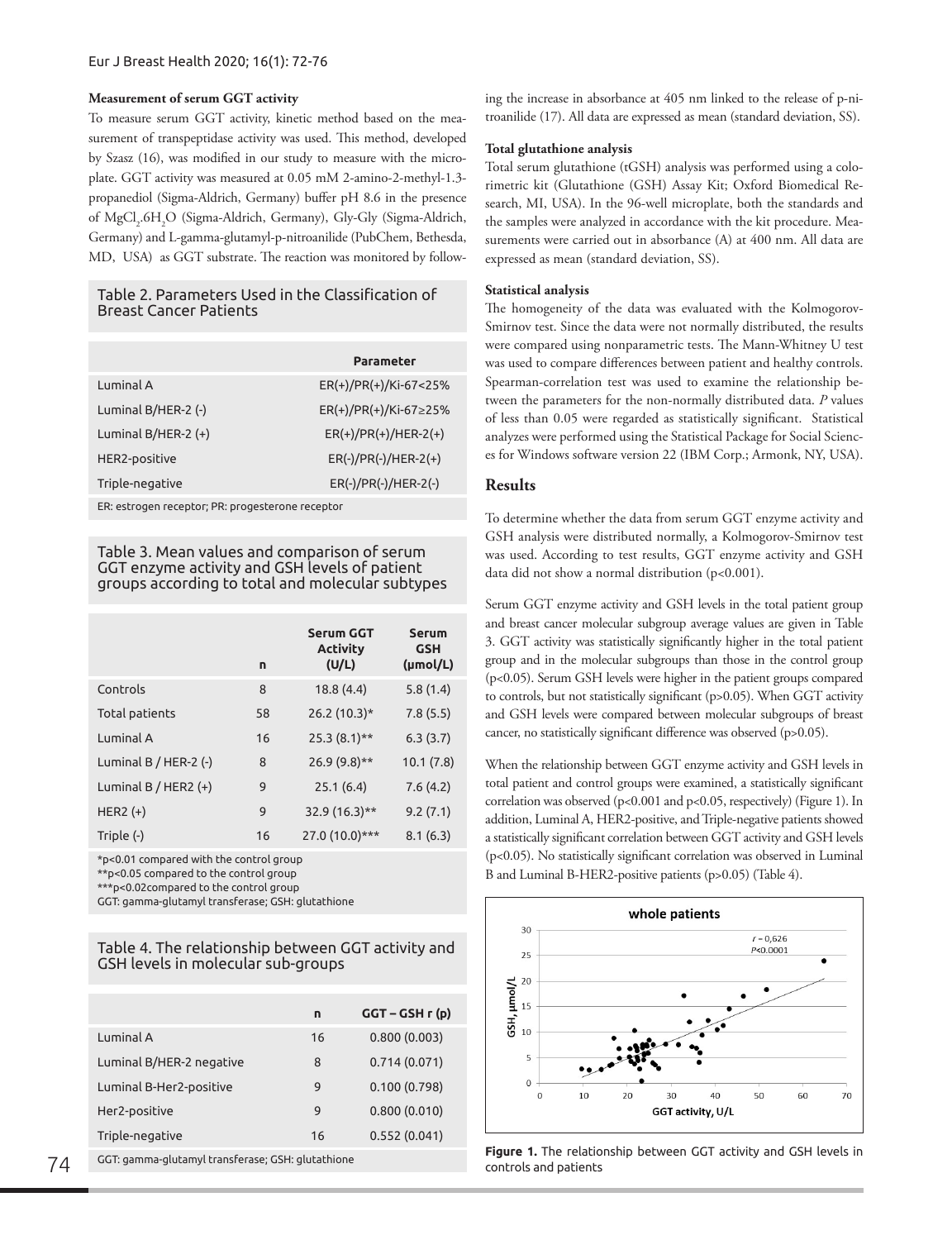### **Discussion and Conclusion**

Various hypotheses have been suggested for the role of GGT in carcinogenesis, in the literature. One of them is the increased GSH catabolism initiated by increased GGT activity. Extracellular GSH degradation by GGT provides cysteine, a rate-limiting amino acid for GSH synthesis in the cell. Therefore, GGT plays an important role in GSH and cysteine homeostasis (18-21). GSH protects cells against carcinogens and regulates neoplastic transformation and viability of cells. Because of its reducing properties, GSH can inactivate some carcinogens, protect DNA against free radicals that are damaging, protect the integrity of different tissues, and prevent lipid peroxidation (22). On the other hand, cysteinylglycine, a product of the extracellular degradation of GSH by GGT, is a highly reactive carcinogenic metabolite. The second hypothesis for the role of GGT in cancer is its activity in the synthesis and metabolism of leukotrienes. It is believed that the relationship between chronic inflammation and cancer is due in part to the infiltration of the tumor microenvironment through inflammatory cells from which a number of proinflammatory mediators such as prostagladin and leukotriene are released (23-24). In addition, GGT promotes free iron release from transferrin, which provides iron to malignant cells (25).

In our study, GGT activity was higher in the patients in all molecular-subgroups than those in the controls. Also, patients in the drugresistant HER2-positive breast cancer group had slightly higher GGT activity than patients in the other sub-groups. Recently, in a study in which Shackshaft et al. (26) examined serum GGT activity in breast cancer subgroups, serum GGT activity was found to be slightly higher in breast cancer patients compared to the control group. They also found significant associations between serum GGT activity and development of ER+, ER− and PR+ breast cancers compared to controls and inverse associations between GGT levels and PR− breast cancers compared to PR+ (26). In a study by Staudigl et al. (27), no relationship was found between GGT enzyme activity and hormone receptor and HER2-status. Fentiman et al. (28) reported a positive correlation between increased GGT activity and breast cancer incidence in premenopausal women. On the other hand, Van Hemelrijck (29) explained that increased GGT levels were an independent risk-factor for breast cancer.

Expression of GGT involved in the mercapturic acid pathway has been reported to be induced in cancer cells, especially drug-resistant cancer cells (15). Since overproduction of GGT results in increased intracellular GSH synthesis, it plays an important role in the development of resistance to certain chemotherapeutics, such as alkylating agents (30). In our study, GSH levels were found to be higher in both total patient group and molecular subgroups in comparison with the control group without reaching statistical significance. However, there were significant positive correlations between GGT activity and GSH levels both in the whole patient group and in the Luminal A, Her2-positive, and triple-negative subgroups. This result supports the relationship between the increase in GGT activity and the increase in GSH levels. Although there are not many studies examining GGT and GSH in breast cancer at the same time, Mishra et al. (31) showed significant increases in GSH levels in breast cancer patients with/without metastasis when compared to healthy controls and increases in GGT levels in breast cancer patients with metastasis when compared to non-metastatic patients. However, they did not examine the correlation between the two

and therefore could not explain the relationship between high GSH levels and GGT.

In the breast cancer, the main treatment in hormone-positive patients is with tamoxifen or aromatase inhibitors (32). HER2-positive breast cancer cells respond to monoclonal antibodies and kinase inhibitors that block HER2 receptor, such as trastuzumab and lapatinib (33, 34). Since three receptors that are important for the development and proliferation of tumor cells in triple-negative breast cancer (TNBC) are not expressed (ER-, PR-, HER2-), standard hormone therapy and/or targeted treatment agents for these receptors cannot be used. Therefore, patients with TNBC are usually treated with chemotherapeutic agents that are cytotoxic. The efficacy of various chemotherapy agents such as anthracyclines, taxanes, ixabepilone, and platinum derivatives has been shown in different studies in the treatment of TNBC (35). However, different response rates are observed in patients. For example, while only 30% of patients with TNBC respond to chemotherapy, the remaining 70% of patients does not respond to chemotherapy or show resistance (36). Therefore, prevention of drug resistance in these patients is important for a positive treatment process. As suggested by our study's results and other studies, if increased GGT activity causes the accumulation of GSH-drug conjugates, we may consider that chemotherapeutic drug resistance may develop, and the treatment process may be affected in patients with high GGT activity and GSH levels. However, new studies are needed on the role of GGT activity and GSH in the development of drug resistance.

**Ethics Committee Approval:** Ethics committee approval was received for this study from the Ethics Committee of Istanbul Faculty of Medicine (23.03.2016).

**Informed Consent:** Written informed consent was obtained from patients who participated in this study.

Peer-review: Externally peer-reviewed.

**Author Contributions:** Concept - S.Y.A.; Design - S.Y.A., E.M.S.; Supervision - S.Y.A., E.M.S., D.G.; Resources - S.Y.A.; Materials - H.K., S.D.; Data Collection and/or Processing - S.Y.A., E.M.S., H.K., S.D.; Analysis and/or Interpretation - S.Y.A., E.M.S., D.G., H.K., S.D.; Literature Search - S.Y.A., E.M.S., D.G., H.K., S.D.; Writing Manuscript - S.Y.A., E.M.S., D.G., H.K., S.D.; Critical Review - S.Y.A., E.M.S., D.G., H.K., S.D.

**Conflict of Interest:** The authors declared that this study has received no financial support.

**Financial Disclosure:** This study was supported by Gazi University Research Fund (Project No: 02/2017-02).

#### **References**

- 1. Fornaciari I, Fierabracci V, Corti A, Aziz Elawadi H, Lorenzini E, Emdin M, Paolicchi A, Franzini M. Gamma-Glutamyltransferase Fractions in Human Plasma and Bile: Characteristic and Biogenesis. PLoS One 2014; 9: e88532. (PMID: 24533101) [\[CrossRef\]](https://doi.org/10.1371/journal.pone.0088532)
- 2. Heisterkamp N, Groffen J, Warburton D, Sneddon TP. The human gamma-glutamyltransferase gene family. Hum Genet 2008; 123: 321-332. (PMID: 18357469) [\[CrossRef\]](https://doi.org/10.1007/s00439-008-0487-7)
- 3. Owen AD, Schapira AH, Jenner P, Marsden CD. Oxidative stress and Parkinson's disease. Ann N Y Acad Sci 1996; 786: 217-223. (PMID: 8687021) [[CrossRef\]](https://doi.org/10.1111/j.1749-6632.1996.tb39064.x)
- 4. Kadoğlu D, Akçay T. Glutation Metabolism and Clinical Importance. Turkiye Klinikleri Journal of Medical Sciences 1995; 15: 214-218.